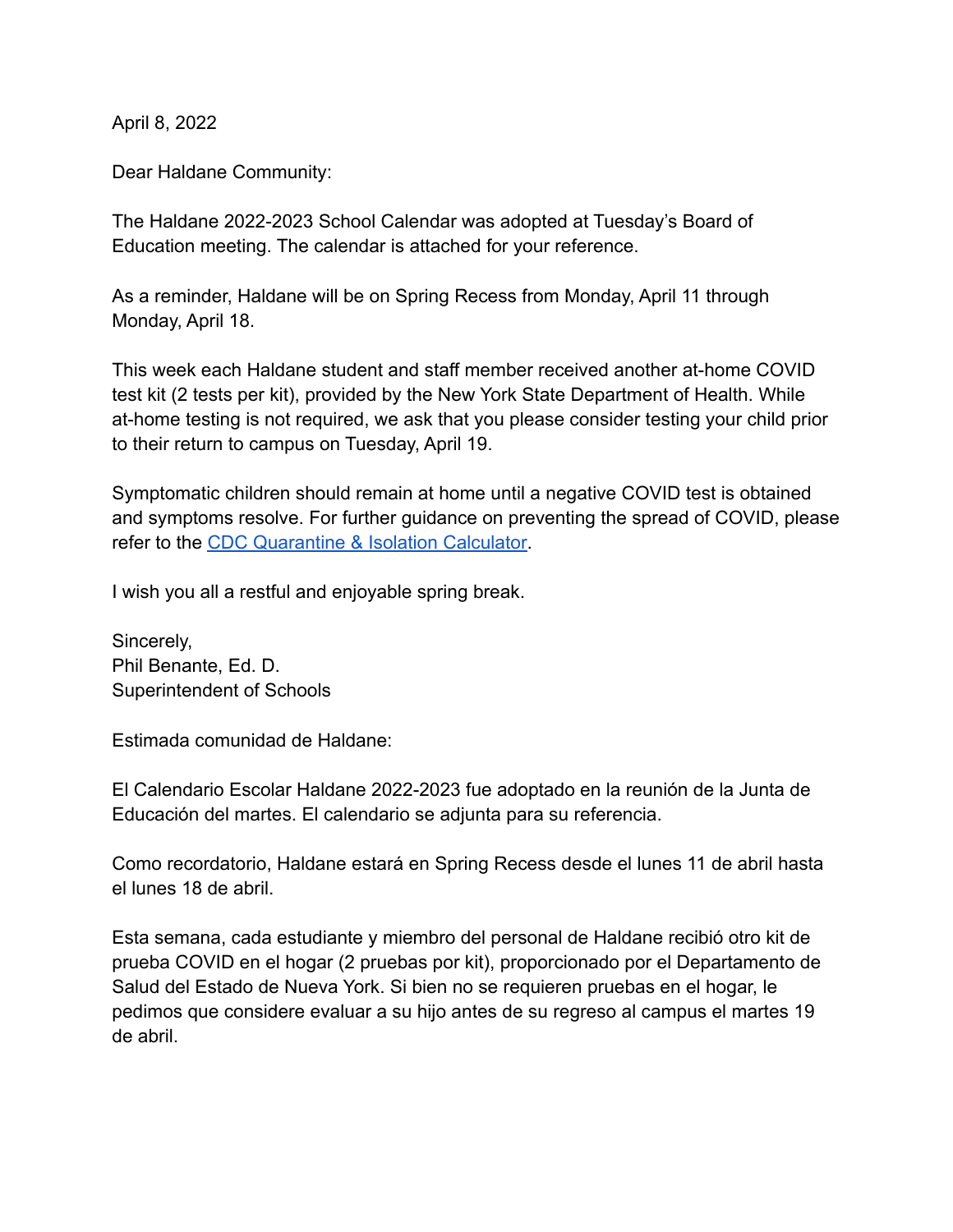Los niños sintomáticos deben permanecer en casa hasta que se obtenga una prueba de COVID negativa y se resuelvan los síntomas. Para obtener más orientación sobre cómo prevenir la propagación de COVID, consulte la Calculadora de aislamiento y cuarentena de los CDC.

Les deseo a todos unas vacaciones de primavera tranquilas y agradables.

Atentamente, Phil Benante, Ed. D. superintendente de escuelas